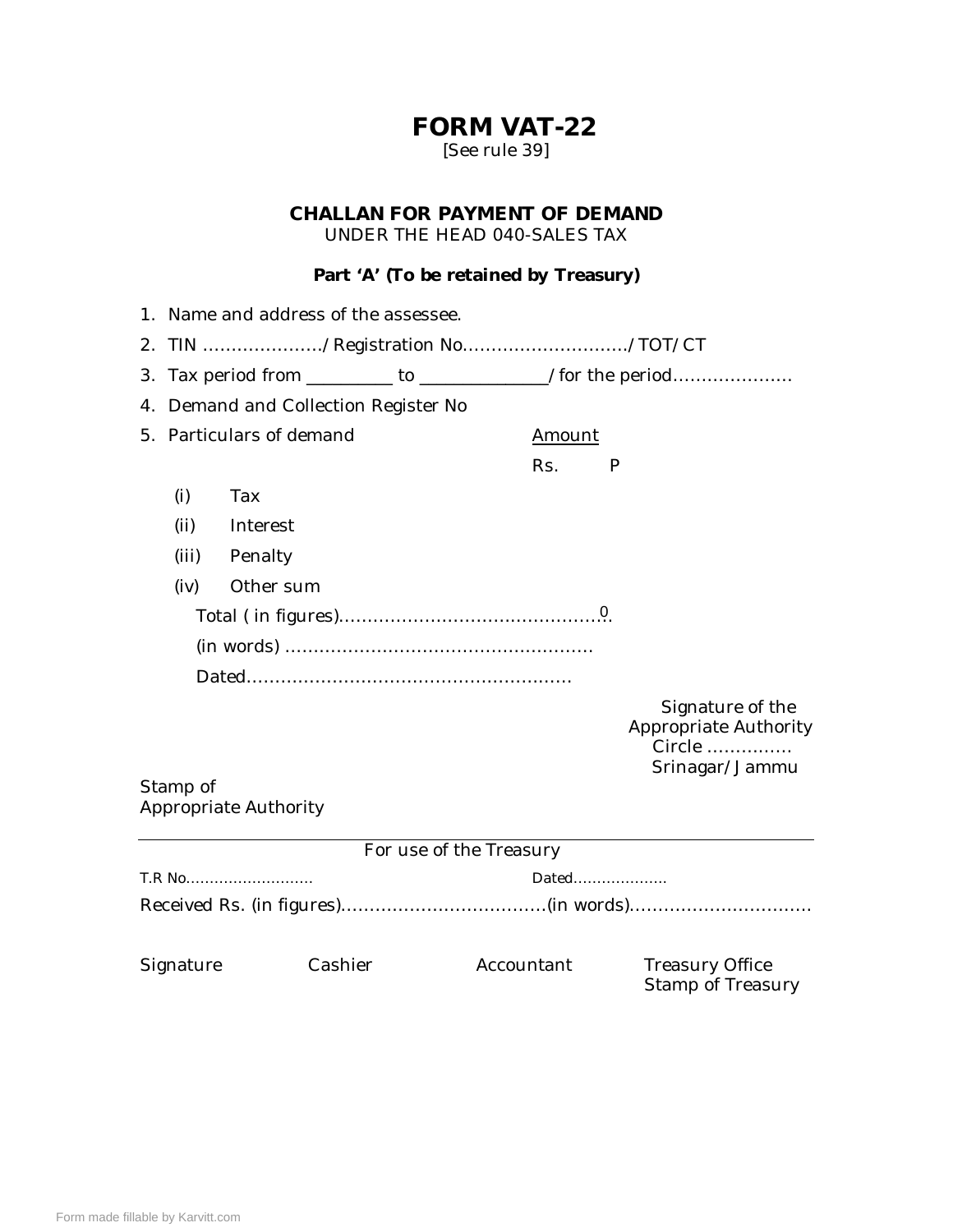## **FORM VAT-22** [See rule 39]

### **CHALLAN FOR PAYMENT OF DEMAND** UNDER THE HEAD 040-SALES TAX

**Part 'B' (To be forwarded to the Assessing Authority)**

|                                   |          | Part 'B' (To be forwarded to the Assessing Authority) |            |                                                                |  |  |  |  |
|-----------------------------------|----------|-------------------------------------------------------|------------|----------------------------------------------------------------|--|--|--|--|
|                                   | 1.       | Name and address of the assessee.                     |            |                                                                |  |  |  |  |
| 2.<br>TIN/Registration No. TOT/CT |          |                                                       |            |                                                                |  |  |  |  |
|                                   | 3.       |                                                       |            | Tax period from __________ to _________________/for the period |  |  |  |  |
|                                   | 4.       | Demand and Collection Register No                     |            |                                                                |  |  |  |  |
|                                   | 5.       | Particulars of demand                                 |            | Amount                                                         |  |  |  |  |
|                                   |          |                                                       | Rs.        | P                                                              |  |  |  |  |
| (i)                               | Tax      |                                                       |            |                                                                |  |  |  |  |
| (ii)                              | Interest |                                                       |            |                                                                |  |  |  |  |
| (iii)                             |          |                                                       |            |                                                                |  |  |  |  |
| (iv)                              |          | Other sum                                             |            |                                                                |  |  |  |  |
|                                   |          |                                                       |            |                                                                |  |  |  |  |
|                                   |          |                                                       |            |                                                                |  |  |  |  |
|                                   |          |                                                       |            |                                                                |  |  |  |  |
|                                   |          |                                                       |            | Signature of the<br>Appropriate Authority<br>Circle            |  |  |  |  |
| Stamp of<br>Appropriate Authority |          |                                                       |            | Srinagar/Jammu                                                 |  |  |  |  |
|                                   |          | For use of the Treasury                               |            |                                                                |  |  |  |  |
| T.R No                            |          |                                                       | Dated      |                                                                |  |  |  |  |
|                                   |          |                                                       |            |                                                                |  |  |  |  |
| Signature                         |          | Cashier                                               | Accountant | <b>Treasury Office</b>                                         |  |  |  |  |

Stamp of Treasury